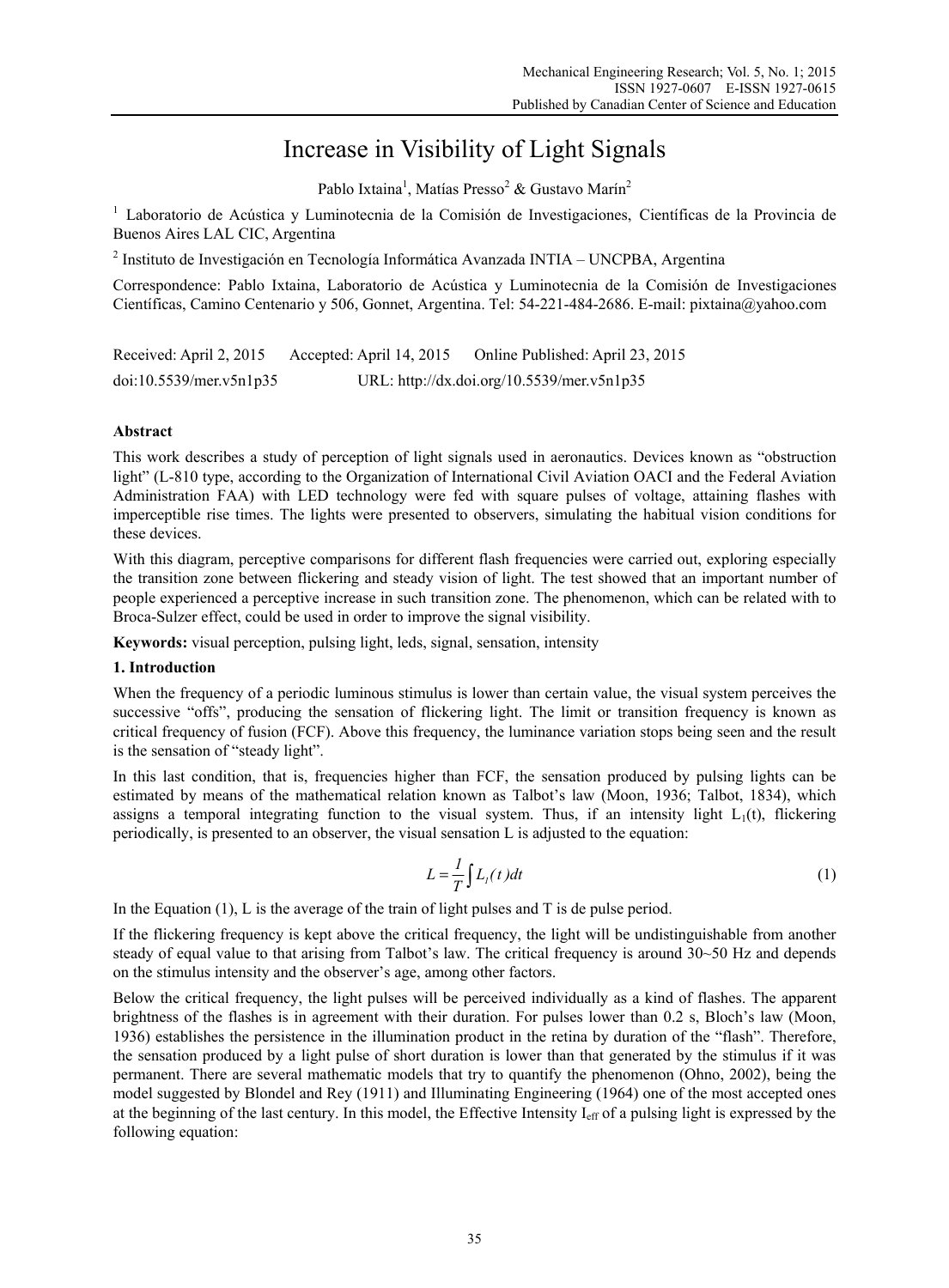**www.ccsenet.org/mer**

\nMechanical Engineering Research

\nVol. 5, No. 1; 2015

\n
$$
\int_{eff}^{t_2} \frac{1}{a + (t_2 - t_1)}
$$
\n(2)

\nWhere *I(t)* is the instant intensity of the luminous pulse and "*a*" a constant (Blondel-Rey constant, *a* = 0.2 s). *t\_1*

and  $t_2$  are the times (in seconds) of the beginning and end of that part of the the instant intensity  $I(t)$  when its value exceeds Ieff, with de condition of the choice of  $t_1$  and  $t_2$  maximizes the value of I<sub>eff</sub>.

For pulses between 50 and 100 ms, of constant luminous intensity, it is observed an increase in the apparent brightness of flashes. This phenomenon is known as Broca - Sulzer (Brown, 1965; Hart Jr, 1987) effect and it mainly depends on the initial retinal illumination and on the pulse width.

## 2. The Study

The purpose of this work was to study the visual perception of the aeronautical light signal stimulated by pulses with frequencies close to the critical frequency at which flicker appears. The light signals, with LED technology, were fed with square pulses, verifying that the produced light also responded to this shape, with rise times practically negligible in relation to the pulse duration.

Thirty-five people, with normal vision and ages between 30 and 45 years old participated in the experience. From a fixed observation position, farther than 12 m from the source, the observers indicated their visual sensation for the presented alternatives. Figure 1 shows aspects of the experience.



Figure 1. Observer in position. Obstruction light used in the experience

The experience was developed in two stages. In the first one, variations of the permanent light intensity (not pulsing) that an observer is able to distinguish around a continuous intensity of reference were determined. For this, the observer was shown alternatively a same beacon, fed with a continuous reference voltage first, and then with a variable continuous voltage. Figure 2 shows a diagram of the test.



Figure 2. Circuit of visual perception test of continuous light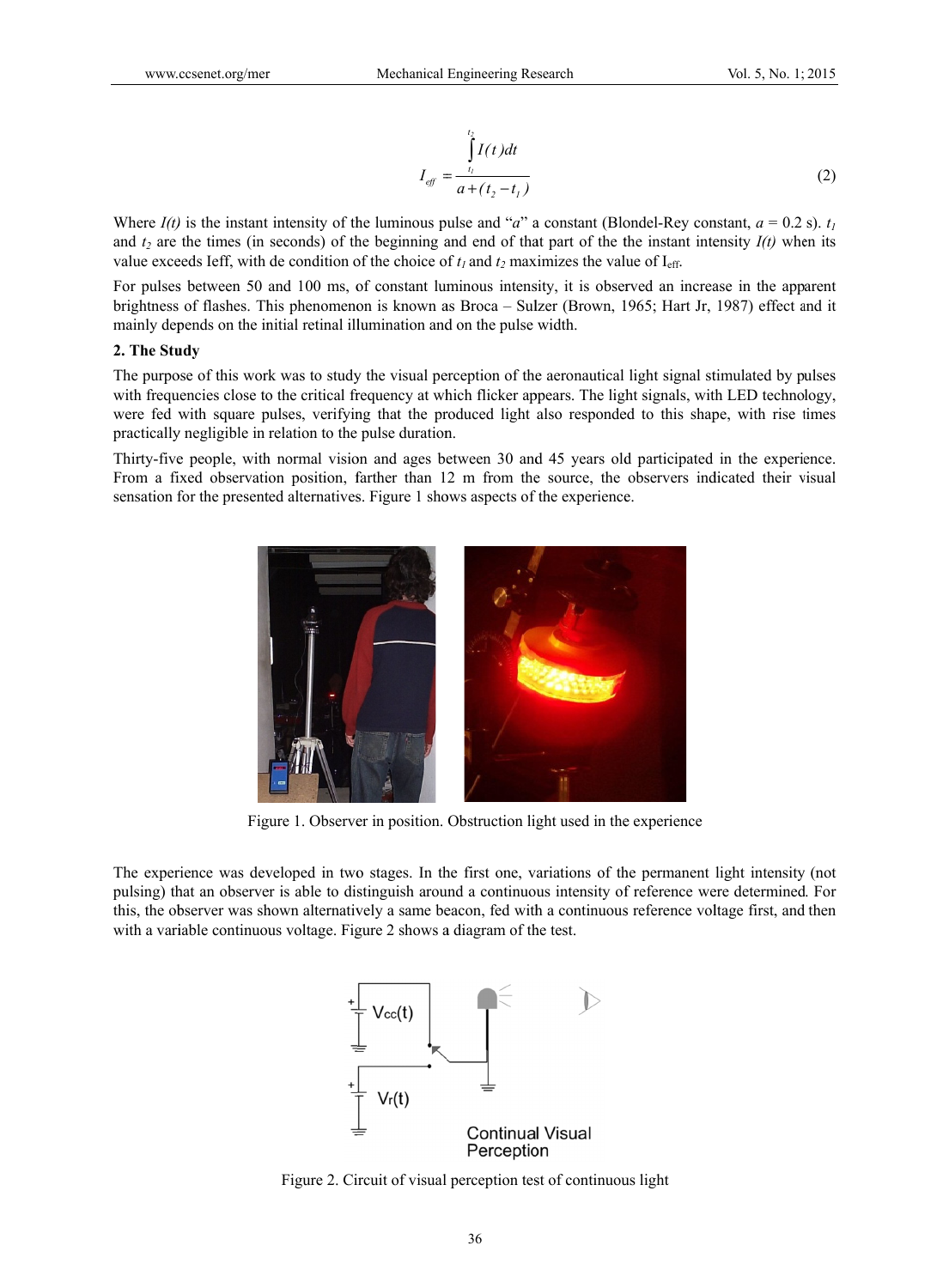www.ccsenet.org/mer Mechanical Engineering Research Vol. 5, No. 1; 2015<br>The variable source (V<sub>cc</sub>(t)) took different values, slightly higher and lower than that of the reference (V<sub>r</sub>(t)). The light was presented to the observer, who should indicate if he perceived it with higher, equal or lower brightness than the reference condition. With this test it was determined the range of intensities where the observers could not distinguish differences between both luminous intensities (perception threshold). Figure 3 shows voltage, current (excitations and reference) and perception graphs.



Figure 3. Graphs of voltage, current (excitations and reference) and perception

The second test consisted in exciting the light signal (beacon) by alternating either a square pulsing voltage of reference or a variable continuous voltage.

The frequency of voltage pulses was slightly increased in order to reach the critical frequency of each observer. Once the frequency was adjusted, the levels of voltage and current of the pulsing signal  $(V_{\text{puls}}(t))$  were fixed. The experience began by presenting alternatively the beacon fed with this pulsed voltage and the variable continuous voltage to the observer, while being asked about his perception. Again, the observer had to indicate whether he perceived the beacon with higher, equal or less brightness than the condition of reference. Figures 4 and 5 show this second experience.

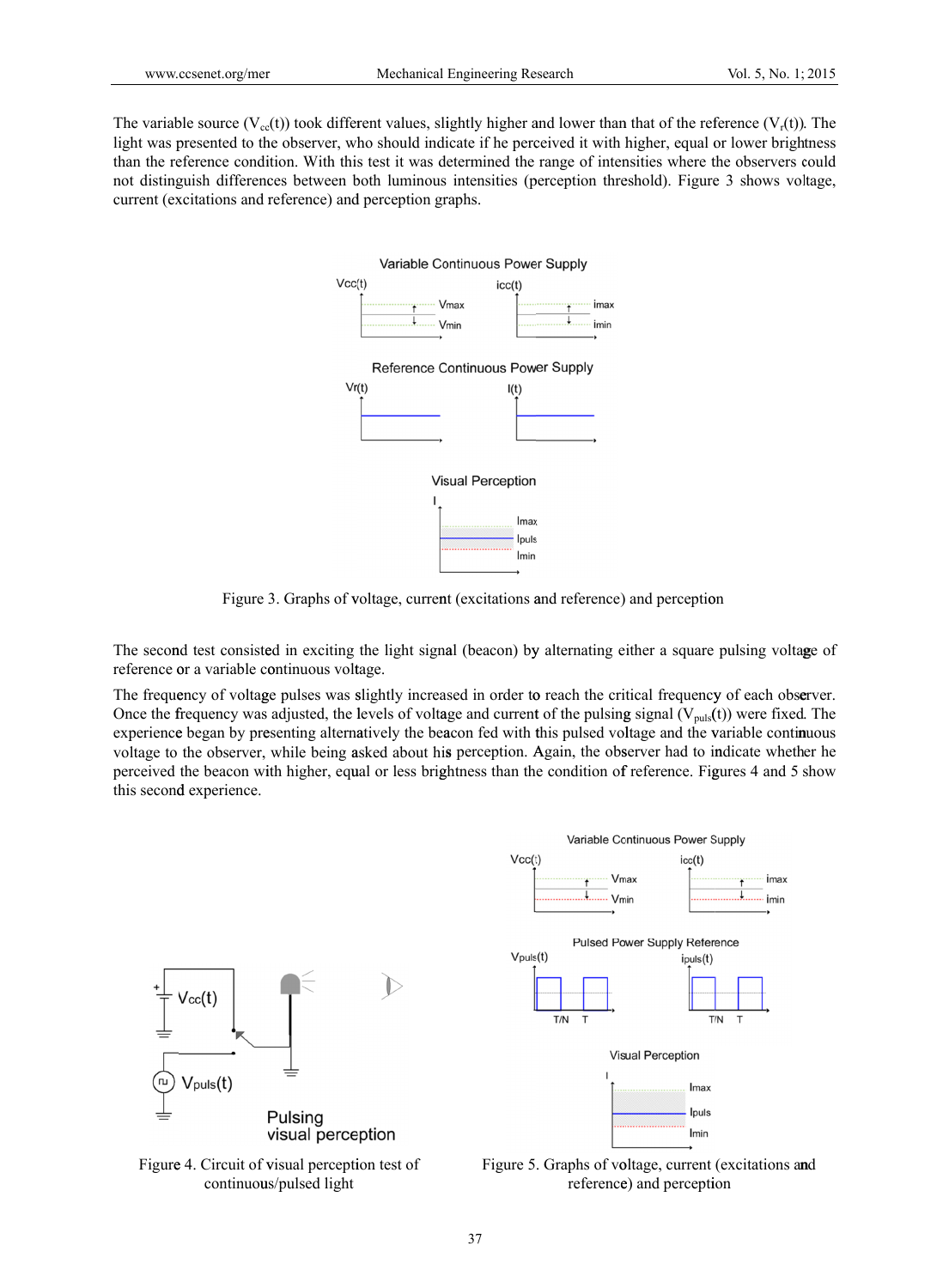In both experiences, the switching of power source was carried out at random, so that the observer could not suspect which power source was being assessed. The signal was presented during the time necessary for the observer to give his opinion (higher, equal or lower than the previous vision), usually between 10 and 15 s. The switching to the following presentation was fast, tenths of seconds, in order to place a noticeable darkness between both images. The experience ended when the observer did not detect differences between successive presentations of the beacon.

During the tests, the light intensity I was measured permanently with a photo detector oriented in line with the observer's vision.

### *2.1 Voltage, Current and Supply Power*

Voltages and currents of reference, either in the case of continuous supply or pulsed supply, were regulated in such a way that the consumed power per beacon was the same in both cases in order to be able to carry out a comparative analysis.

For the continuous supply, the power was:

$$
P_r = I_{rcc} \cdot V_{rcc} \tag{3}
$$

For the supply of the pulsed signal, the power was the product of effective values:

$$
P_{\text{efpuls}} = I_{\text{efpuls}} \cdot V_{\text{efpuls}} \tag{4}
$$

For a square wave:

$$
I_{\text{efpuls}} = \frac{I_{\text{pmax}}}{\sqrt{N}}\tag{5}
$$

Where  $1/N$  is the fraction of the period where the square signal is not null.

Equally, for the effective voltage

$$
V_{\text{efpuls}} = \frac{V_{\text{pmax}}}{\sqrt{N}}\tag{6}
$$

The power was:

$$
P_{\text{epuls}} = \frac{I_{\text{pmax}} \cdot V_{\text{pmax}}}{N} \tag{7}
$$

For the carried out tests the cycle of pulses was  $50\%$ , that is N=2.

As the beacon is basically a set of diodes, the total operation voltage is the sum of polarization voltages of diodes and is kept approximately constant for a range of current values. The ratio between power and current is approximately linear with a slope given by the total operation voltage of the beacon. This indicates that in a certain range, the beacon power is regulated proportionally with the current (green line in Figure 6).



Figure 6. Voltage Curves – Current, Power – Beacon Current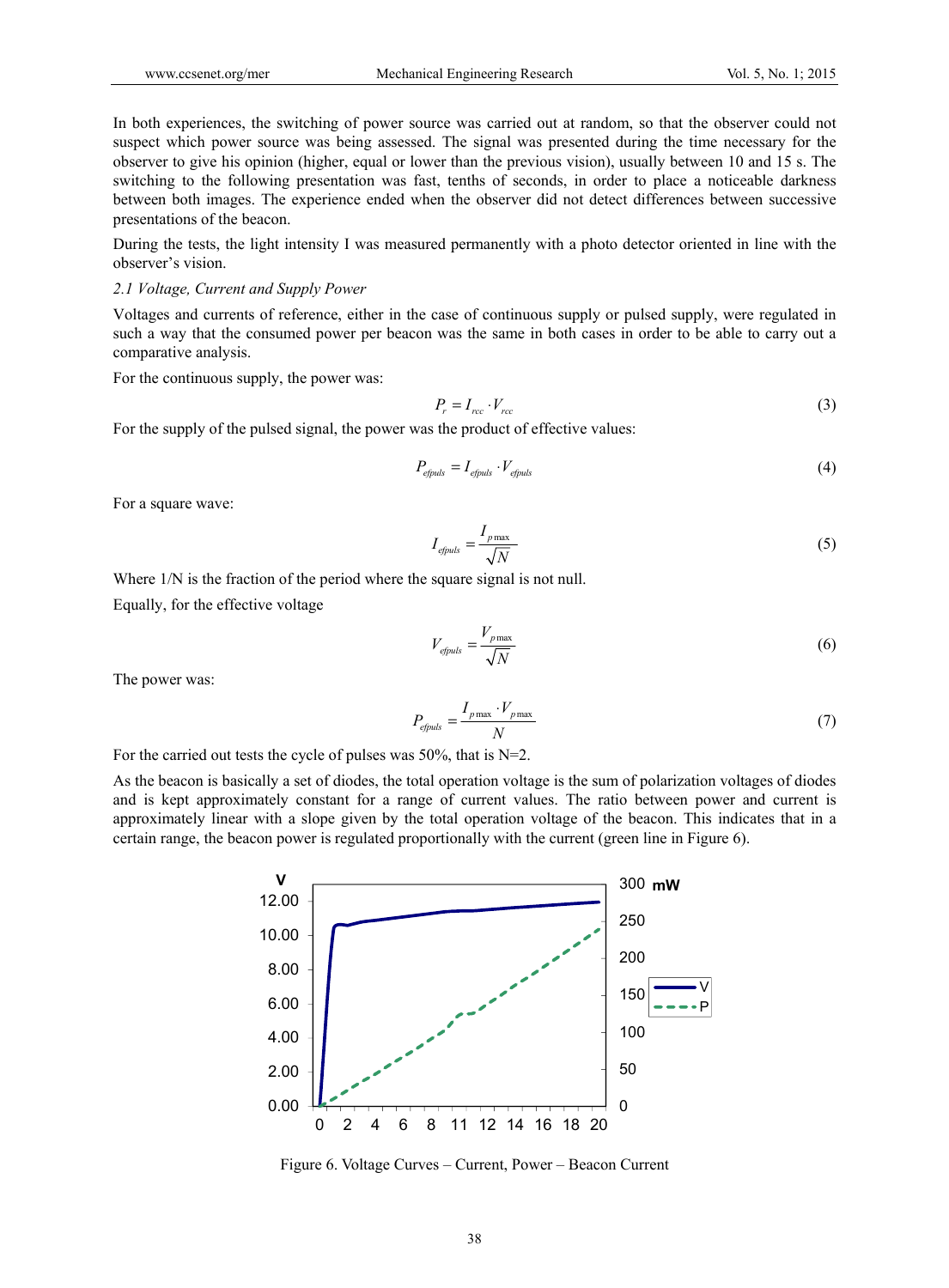For studying comparatively the visual sensation, the pulsing and continuous powers of reference were equaled:

$$
P_r = P_{\text{efpuls}} \tag{8}
$$

As N=2 and  $V_{p_{\text{max}}} \approx V_{rcc}$ :

$$
I_{p\max} \approx 2I_{rcc} \tag{9}
$$

Such ratio was used for adjusting the reference sources.

## **3. Results**

## *3.1 Continuous - Continuous Supply Comparison*

Figure 7 shows the results obtained in this experience. There the intensity values regarding the reference versus each observer's appreciation were yielded.



Figure 7. Light intensities and observer's appreciation between two continuous stimuli

The dots in the lower curve  $(I_{min})$  determine the limit where each observer began to notice less light intensity from the variable source than from the reference. The dots of the upper curve  $(I_{max})$  determine the limit where the observers noticed that the variable source was higher than the reference.

The marked zone (between  $I_{min}$  and  $I_{max}$  curves) corresponds to ratios for which the observers did not distinguish differences as regards the reference and it determines the perception threshold. For the experience which compares continuous supply versus continuous, this perception threshold was roughly  $\pm 15\%$  around the reference, verifying that on average, any variation in intensity within that region was not perceived by the observers.

### *3.2 Continuous Supply - Pulsing Supply Comparison*

First, a scanning in frequency was carried out in order to locate the critical frequency for each observer. Then, the source was adjusted close to this value with the condition that flashes could not be distinguished. Next, the steps described for the comparison were followed. The obtained results are indicated in Figure 8.



Figure 8. Light intensities and appreciation for a continuous stimulus and another pulsed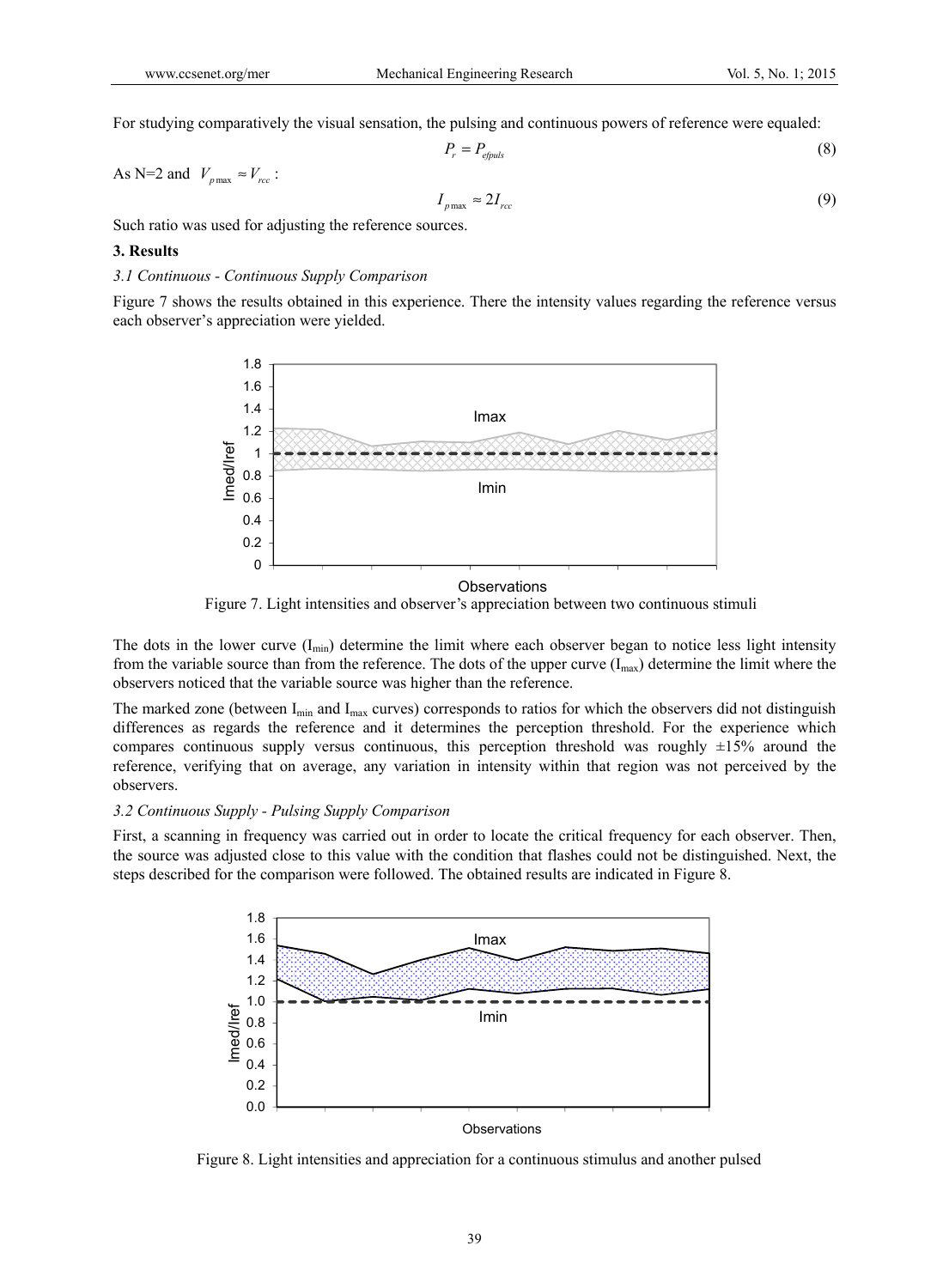Just like in Figure 7, three regions are determined. Above curve  $I_{max}$  and below  $I_{min}$ , the observers detected differences (higher and lower than the reference, respectively). Between both curves (marked zone) the observers did not distinguish differences with respect to the reference. The lowest and highest average limit values were 1.09 and 1.45 respectively, and the range of difference was 0.362.

The same experience carried out at a higher frequency than the critical one yielded results similar to those in Figure 7, in some way verifying Talbot's law (Figure 9).



Figure 9. Light intensities and appreciation for a continuous stimulus and another pulsed (f>FCF)

#### **4. Conclusions and Subsequent Analysis**

The group of observers that participated in the tests did not distinguish variations of  $\pm 15\%$  in the successive presentations of the beacon with continuous light. Taking into account the approximate symmetry around the reference, the range where existed observers' uncertainty was around 30%. The same tendency was verified by comparing continuous supply with pulsed supply, at higher frequencies than FCF. As expected, equivalence between supply power with continuous voltage and supply with pulses was evidenced.

Instead, the comparison carried out against the light pulsed at a frequency very close to FCF, just in the limit of non-flickering vision indicated that the observers noticed the difference when the continuous intensity was higher than 45% of the reference (as higher limit) or when the steady intensity was lower than 1.09 times the reference (as lower limit). In other words, the sensation produced in the observers by the beacon generating light pulses at the indicated frequency was the same as that produced by a continuous light with intensity between 9%-45% higher.

Translated to supply power (Figure 10) we can see a clear gain with respect to the pulsed light: it is needed higher continuous power (marked stripe) in order to obtain the same perceptive effect as with the pulsed supply (dotted line, taken as reference in the experience).



Figure 10. Power associated to light stimuli